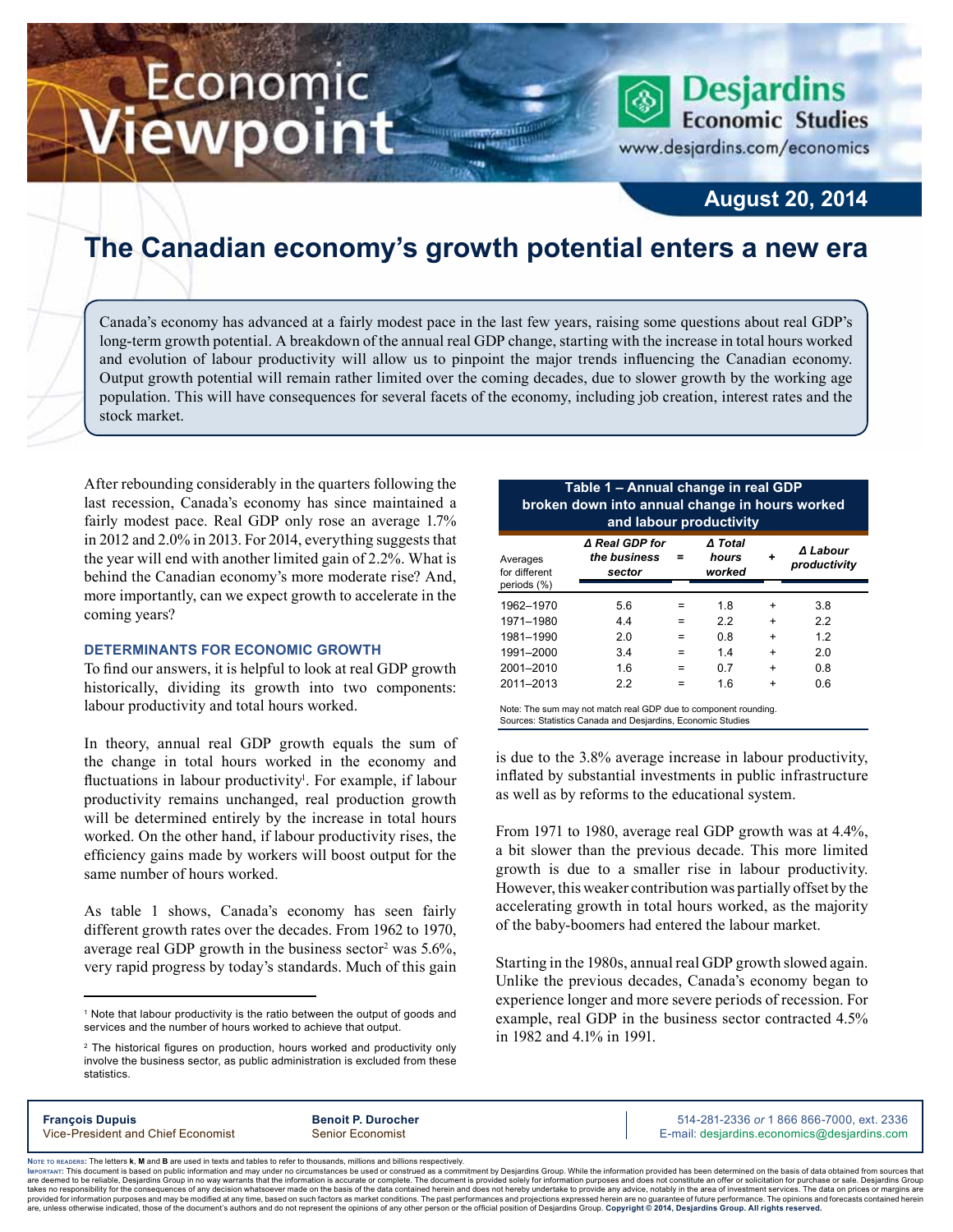



The slower growth recorded from the early 1980s onwards can be seen in both total hours worked and labour productivity. That being said, the end of the 1990s was marked by a sharp acceleration by economic growth. The average annual real GDP change rose to 5.7% between 1997 and 2000. The number of hours worked rose an average 2.6%, while labour productivity advanced 2.9%<sup>3</sup>, thanks to the plethora of investments made during these years, particularly in the tech sector, with the Y2K problem.

The decade from 2001 to 2010 saw serious disruptions. First, it began with a marked slowdown by Canada's economic growth, due to the tech sector's plunge, which among other things triggered a recession in the United States, a large slide by Canadian exports and appreciation by the loonie. Then, the major world recession from 2008–2009 resulted in Canada's real GDP in the business sector growing just 0.3% in 2008, then contracting 4.7% in 2009. All in all, the decade from 2001–2010 saw average annual real GDP growth of just 1.6%, which divides almost equally into a modest rise by hours worked and limited growth by productivity. If we exclude the disappointing results seen in 2001, 2008 and 2009, average real GDP growth during this decade is obviously much higher, at 2.7%. The average increase in hours worked during the good years of 2000 was 1.6%, while productivity advanced 1.0%.

As for the new decade that began in 2011, the results to date are rather disappointing. Average annual real GDP growth for businesses was only 2.2% between 2011 and 2013. The average change in hours worked was 1.6%, while productivity growth was a weak 0.6%. Can we expect economic growth to accelerate in the coming years? In order to answer this question, we must analyze future developments in hours worked and productivity.

#### **Demographics: the trend can't be denied**

Canada's ageing population has been the subject of many comments and studies in recent years. In short, the problem stems from baby-boomers gradually retiring. As we can see in graph 1, growth by Canadians in the labour market is expected to slow considerably in the coming years. In fact, this phenomenon began to have an impact in 2010. According to Statistics Canada's projections<sup>4</sup>, the slowdown should peak in 2020, when the annual change in the population aged 15–64 will hit a low of 0.2%.

Since labour pool growth will continue to slow in the coming years, causing some labour shortages, it will be



increasingly difficult to fill job vacancies, especially those requiring specialized qualifications. This will inevitably lead to a slower rise in the number of jobs in Canada's economy. Assuming the average hours each worker does a week remains more or less steady, weaker job creation will lead to more modest growth by total hours worked in the Canadian economy. To offset the slower growth by hours worked and maintain the same rate of real GDP growth, labour productivity will need to accelerate significantly over the coming years.

#### **Heading toward larger productivity gains?**

Unfortunately, the opposite has occurred, with average annual growth by labour productivity at just 0.6% since 2011. Note that non-residential investment by business has barely risen in the last two years, due to the many uncertainties about demand strength (graph 2), among other things.



However, expected improvements to global economic conditions in the coming quarters should have a positive effect on Canadian entrepreneur confidence. Nonresidential business investment is therefore likely to accelerate, a situation that should pave the way for higher

<sup>3</sup> The total change in the components does not always exactly equal real GDP growth, due to rounding.

<sup>4</sup> According to Statistics Canada's medium projection (M1).